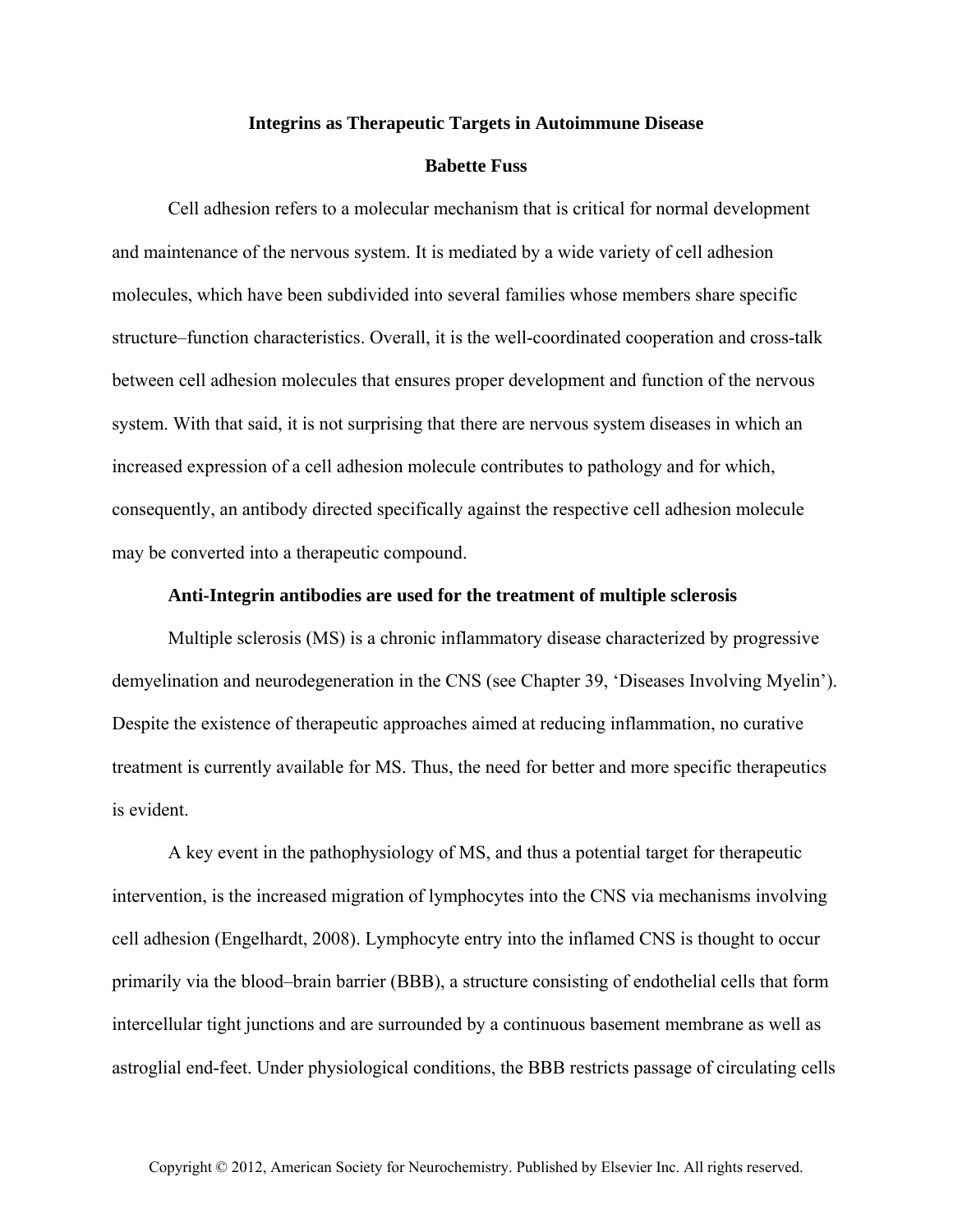and macromolecules. Thus, only limited numbers of lymphocytes enter the CNS as part of routine immunosurveillance (Ransohoff et al., 2003). Under neuroinflammatory conditions as they exist in MS, however, the expression of certain chemokines and cell adhesion molecules is upregulated, leading to the presence of additional trafficking signals and to the entrance of significantly increased numbers of lymphocytes into the CNS by the following multi-step process.

First, lymphocytes interact with endothelial cells in a transient manner, a process referred to as tethering. Next, so-called lymphocyte rolling reduces the velocity of the cells' movement and allows lymphocytes to recognize the presence of chemokines that are presented on the endothelial cell surface. Both tethering and rolling involve cell adhesion molecules of the selectin family. Interaction of chemokines with their respective receptors present on the lymphocytes' cell surfaces activates intracellular signaling that leads to inside-out integrin activation, firm lymphocyte adhesion and ultimately lymphocytes crossing through the BBB by a process called diapedesis.

In the process of lymphocyte entry into the inflamed CNS the integrin  $\alpha$ 4 $\beta$ 1 was found to be crucial for both initial contact (tethering and rolling) and firm adhesion of lymphocytes to endothelial cells. Based on these findings, function blocking antibodies directed against the  $\alpha$ 4integrin subunit were developed and found to inhibit inflammatory cell accumulation in the CNS in an animal model of MS (Yednock et al., 1992). For treatment of the human disease, a socalled humanized monoclonal antibody against the α4-integrin subunit was generated. In this humanized antibody, which is referred to as natalizumab and marketed as Tysabri, parts of high immunogenicity were eliminated to diminish recognition of the therapeutic and thus foreign antibody by the human immune system. Natalizumab provides the advantage of targeting a